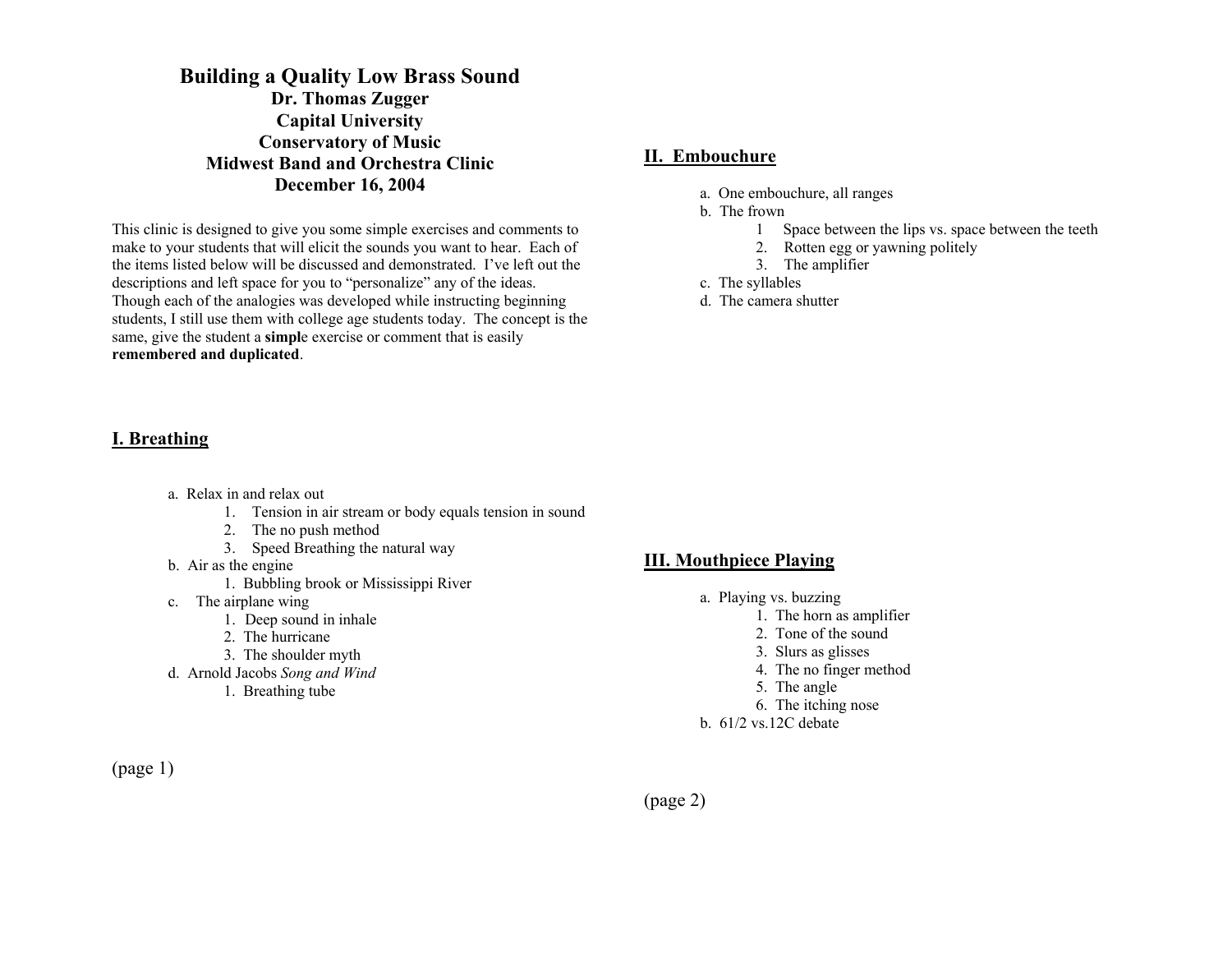#### **IV. Building Range**

- a. Build low to build high
	- 1. alternation
	- 2. coffee stirrer
	- 3. Nose itching
	- 4. Air stream angle
- b. Slurs
	- 1. Small sections
	- 2. All through the range
	- 3. Glisses

#### **V. Articulation**

- a. One place
- b. Tongue moves because it happens to be in the air stream
- c. Legato is air
	- 1. Bricks in the wall
	- 2. Long but articulated
	- 3. Touch of the tongue

# page 3

#### **Contact Info**

Dr. Thomas Zugger Capital University Conservatory of Music  $(614)$  236-6274 tzugger@capital.edu

#### **Recommended Text**

| Caruso, Carmine                   | <b>Musical Calisthenics for Brass</b>                       | <b>Belwin Mills</b>        |
|-----------------------------------|-------------------------------------------------------------|----------------------------|
| Begel, Rich                       | A Modern Guide for Trombonists                              | Self                       |
| Farkas, Philip                    | The Art of Brass Playing                                    | Wind Music, Inc.           |
| Everett, Thomas                   | An Annotated Guide to Bass Trombone Literature. Brass Press |                            |
| Farkas, Philip                    | The Art of Brass Playing                                    | Wind Music, Inc.           |
| Fink, Reginald                    | The Trombonists Handbook                                    | Accura Music               |
| Gallway, Green                    | The Inner Game of Music                                     | <b>Anchor Press</b>        |
| Horfacre, Marta                   | <b>Teaching Trombone</b>                                    | Univ of S. Miss.           |
|                                   | International Trombone Association. Journal                 | <b>ITA</b> Press           |
| Jacobs, Arnold                    | Song and Wind                                               | <b>Windsong Press</b>      |
| Kleinhammer, E.                   | Art of the Trombone                                         | Summy-Birchard Pub.        |
|                                   | Kleinhammer/Yeo Mastering the Trombone                      | Doug Yeo                   |
| Knaub, Donald                     | Trombone Teaching Technique                                 | Accura Music               |
| Marsteller, Robert Basic Routines |                                                             | Southern                   |
| Remington, Emory Warm-up Studies  |                                                             | Accura Music               |
| Vernon, Charlie                   | A Singing Approach to Trombone Playing.                     | <b>Atlanta Brass Press</b> |
| Vining, David                     | Daily Routines for Trombone                                 | <b>Kaagarice Brass</b>     |
| Wick, Denis                       | Trombone Technique                                          | Oxford University          |

### **VI. General**

- a. Nothing on a brass instrument happens in a vacuum
- b. Mental focus music or self
- c. Beginning book alterations
- d. Accept some mess early

(Page 4)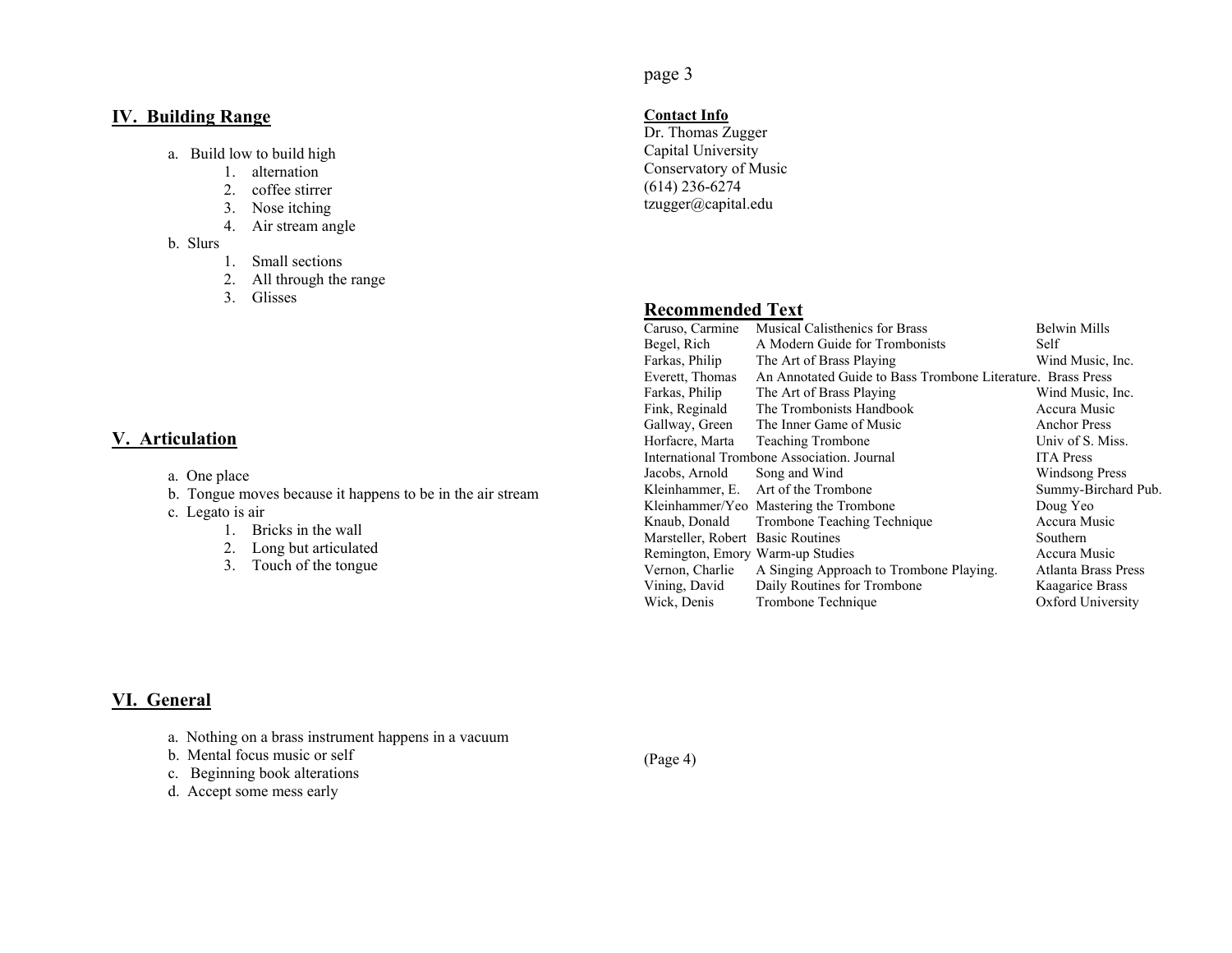#### **Recommended Web Sites www.capital.edu/acad/cons/trombonepage.htm**  Thomas Zugger with PDF download warm-ups **www.geocities.com/richardbegel** Richard Begel 2nd trombone Dayton Phil. **www.euphonium.net** Steven Mead, euphonium soloist **www.iteaonline.org**  International Tuba-Euphonium Association **www.patricksheridan.com**  Patrick Sheridan Tuba soloist **www.slidearea.com** Joe Alessi Principal Trombone NY Phil. **www.ita-web.org** International Trombone Association web site **www.stantons.com**Stanton's Sheet Music in Columbus OH **http://www.indiana.edu/~trombone/masterclass**  Indiana University Trombone Page **www.griegomouthpieces.com**  Christian Griego Mouthpieces **www.hickeys.com** Hickeys Music in Ithaca NY **www.rkingmusic.com**

Robert King Music, Boston, Mass **www.yeodoug.com**  Doug Yeo Bass Trombone in the Boston Symphony **www.miltstevens.com** Milt Stevens Principal Trombone National Symphony **www.rkingmusic.com**  Robert King Music Sales **www.windsonpress.com**  Publisher of Arnold Jacobs' books, music, breathing tools **www.chisham.com** Sean Chisolm's Tubanet **www.trombonebarron.com** Ron Barren Boston Symphony **www.trombone.org**  Online Trombone Journal **www.geocities.com/irtconnection/IRT.html**  Intonation Repair tool by Thomas Kociela **www.tubanews.com** Tuba News web site **www.edwards-instruments.com/trombone** Edwards Trombone Company